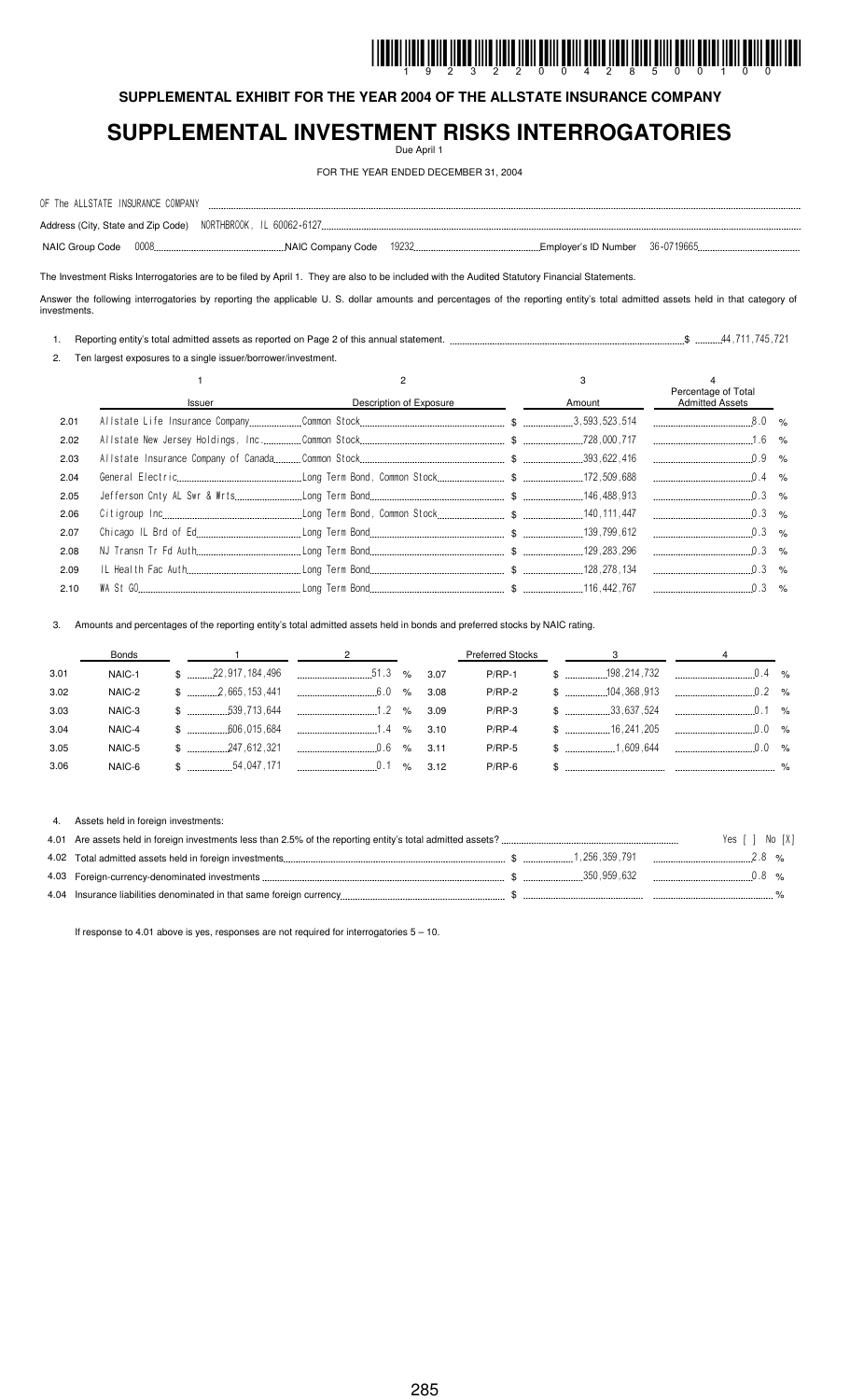5. Aggregate foreign investment exposure categorized by NAIC sovereign rating:

| 5.01 |          |                                                                                                     |  |  |
|------|----------|-----------------------------------------------------------------------------------------------------|--|--|
| 5.02 |          |                                                                                                     |  |  |
| 5.03 |          |                                                                                                     |  |  |
| 6.   |          | Two largest foreign investment exposures in a single country, categorized by NAIC sovereign rating: |  |  |
|      |          |                                                                                                     |  |  |
|      |          | Countries rated NAIC-1:                                                                             |  |  |
| 6.01 | Country: |                                                                                                     |  |  |
| 6.02 | Country: |                                                                                                     |  |  |
|      |          | Countries rated NAIC-2:                                                                             |  |  |
| 6.03 | Country: |                                                                                                     |  |  |
| 6.04 | Country: |                                                                                                     |  |  |
|      |          | Countries rated NAIC-3 or below:                                                                    |  |  |
| 6.05 | Country: |                                                                                                     |  |  |
| 6.06 | Country: |                                                                                                     |  |  |
|      |          |                                                                                                     |  |  |
| 7.   |          |                                                                                                     |  |  |
| 8.   |          | Aggregate unhedged foreign currency exposure categorized by the country's NAIC sovereign rating:    |  |  |

| 8.0  | <b>Countries rated NAIC-1</b>    | .350.959.632 | %             |
|------|----------------------------------|--------------|---------------|
| 8.02 | Countries rated NAIC-2.          |              | $\frac{9}{6}$ |
| 8.03 | Countries rated NAIC-3 or below. |              | O/            |

9. Two largest unhedged foreign currency exposures to a single country, categorized by the country's NAIC sovereign rating:

|      |          | Countries rated NAIC-1:          |             |               |
|------|----------|----------------------------------|-------------|---------------|
| 9.01 | Country: |                                  | 89,959,837  | $\frac{1}{2}$ |
| 9.02 | Country: |                                  | .89,477,138 | $\frac{1}{2}$ |
|      |          | Countries rated NAIC-2:          |             |               |
| 9.03 | Country: |                                  |             | %             |
| 9.04 | Country: |                                  |             | %             |
|      |          | Countries rated NAIC-3 or below: |             |               |
| 9.05 | Countrv: |                                  |             |               |
| 9.06 |          |                                  |             |               |

10. Ten largest non-sovereign (i.e. non-governmental) foreign issues:

|       | Issuer | NAIC Rating |  |  |
|-------|--------|-------------|--|--|
| 10.01 |        |             |  |  |
| 10.02 |        |             |  |  |
| 10.03 |        |             |  |  |
| 10.04 |        |             |  |  |
| 10.05 |        |             |  |  |
| 10.06 |        |             |  |  |
| 10.07 |        |             |  |  |
| 10.08 |        |             |  |  |
| 10.09 |        |             |  |  |
|       |        |             |  |  |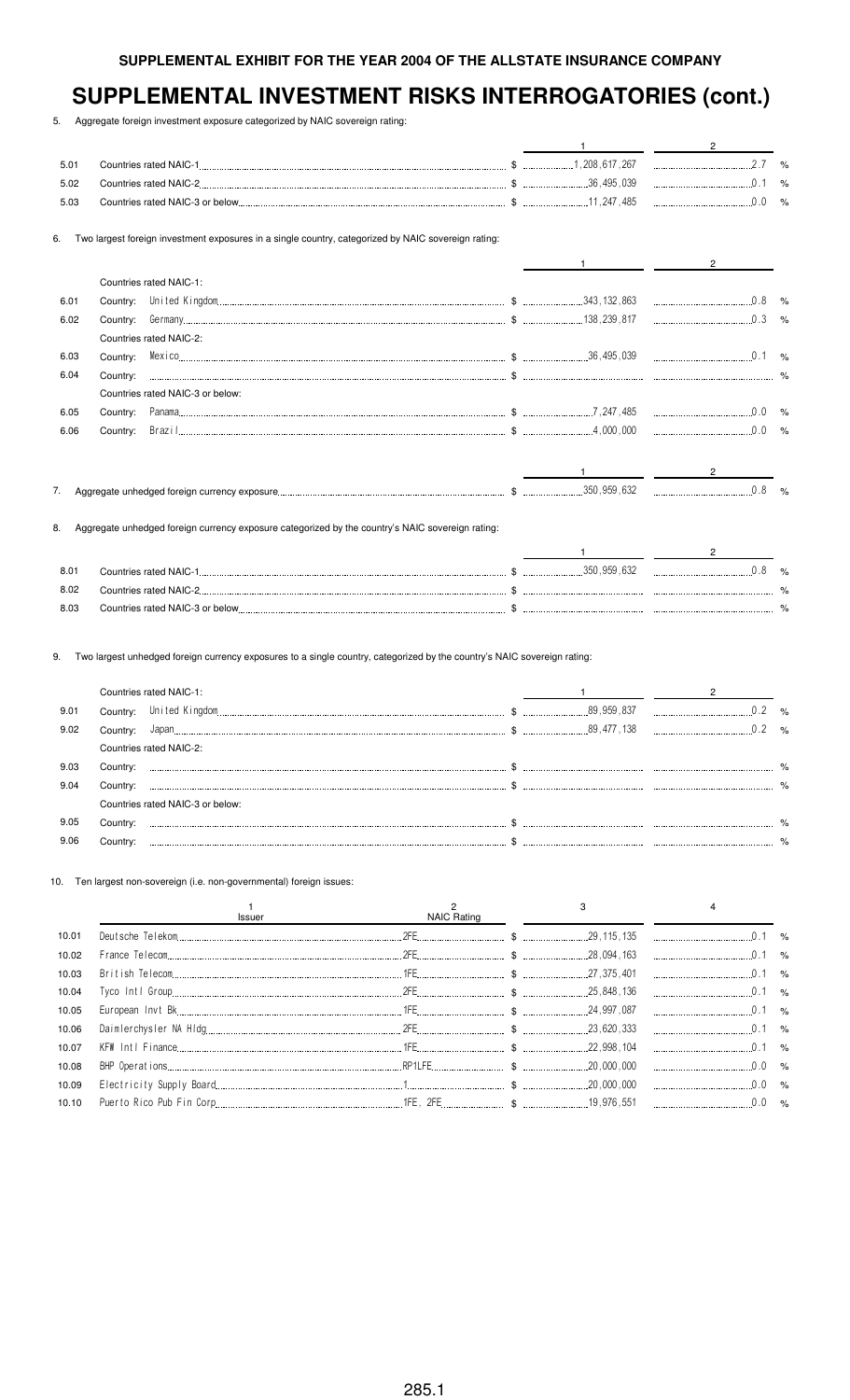| 11.   | Amounts and percentages of the reporting entity's total admitted assets held in Canadian investments and unhedged Canadian currency exposure.     |                |                |                 |
|-------|---------------------------------------------------------------------------------------------------------------------------------------------------|----------------|----------------|-----------------|
|       |                                                                                                                                                   |                | Yes [X]        | $No \mid \cdot$ |
|       | If response to 11.01 is yes, detail is not required for the remainder of Interrogatory 11                                                         |                |                |                 |
| 12.   | Report aggregate amounts and percentages of the reporting entity's total admitted assets held in investments with contractual sales restrictions. |                |                |                 |
|       |                                                                                                                                                   |                | Yes [X] No [ ] |                 |
|       | If response to 12.01 is yes, responses are not required for the remainder of Interrogatory 12.                                                    |                |                |                 |
| 13.   | Amounts and percentages of admitted assets held in the largest 10 equity interests:                                                               |                |                |                 |
| 13.01 |                                                                                                                                                   |                | Yes [ ]        | No [X]          |
|       | If response to 13.01 above is yes, responses are not required for the remainder of Interrogatory 13.                                              |                |                |                 |
|       | Name of Issuer                                                                                                                                    | $\overline{c}$ | 3              |                 |
| 13.02 |                                                                                                                                                   |                |                |                 |
| 13.03 |                                                                                                                                                   |                |                |                 |
| 13.04 |                                                                                                                                                   |                |                |                 |
| 13.05 |                                                                                                                                                   |                |                |                 |
| 13.06 |                                                                                                                                                   |                |                |                 |
| 13.07 |                                                                                                                                                   |                |                |                 |
| 13.08 |                                                                                                                                                   |                | $0.2$ %        |                 |
| 13.09 |                                                                                                                                                   |                |                |                 |
| 13.10 |                                                                                                                                                   |                | $\ldots$ 0.2 % |                 |
| 13.11 |                                                                                                                                                   |                |                |                 |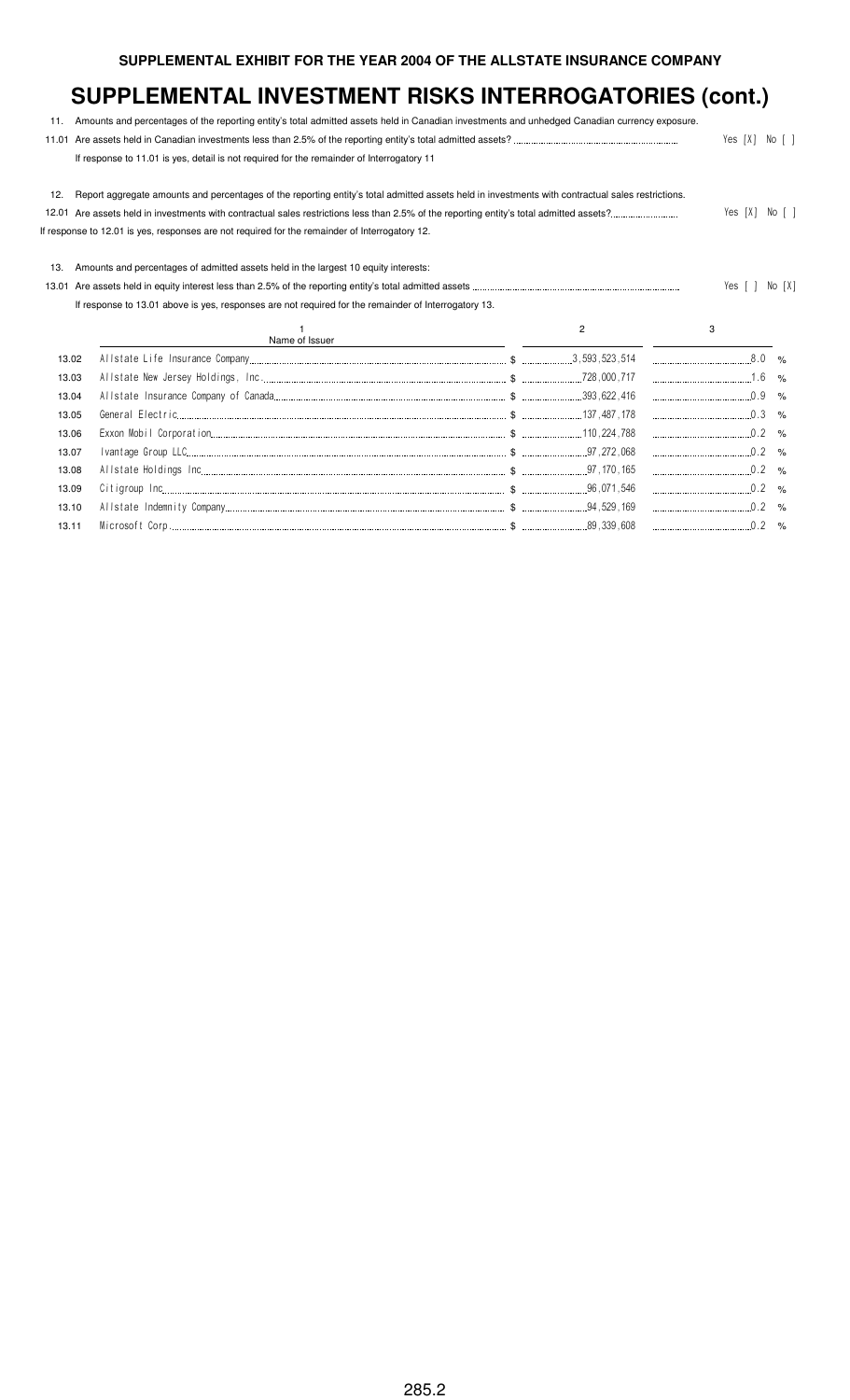| 14. | Amounts and percentages of the reporting entity's total admitted assets held in nonaffiliated, privately placed equities: |  |                |
|-----|---------------------------------------------------------------------------------------------------------------------------|--|----------------|
|     |                                                                                                                           |  | Yes [X] No [ ] |
|     | If response to 14.01 above is yes, responses are not required for the remainder of Interrogatory 14.                      |  |                |
|     |                                                                                                                           |  |                |
| 15. | Amounts and percentages of the reporting entity's total admitted assets held in general partnership interests:            |  |                |
|     | 15.01 Are assets held in general partnership interests less than 2.5% of the reporting entity's total admitted assets?    |  | Yes [X] No [ ] |
|     | If response to 15.01 is yes, responses are not required for the remainder of Interrogatory 15.                            |  |                |
|     |                                                                                                                           |  |                |
| 16. | Amounts and percentages of the reporting entity's total admitted assets held in mortgage loans:                           |  |                |
|     |                                                                                                                           |  | Yes [X] No [ ] |
|     | If response to 16.01 above is yes, responses are not required for the remainder of Interrogatory 16 and Interrogatory 17. |  |                |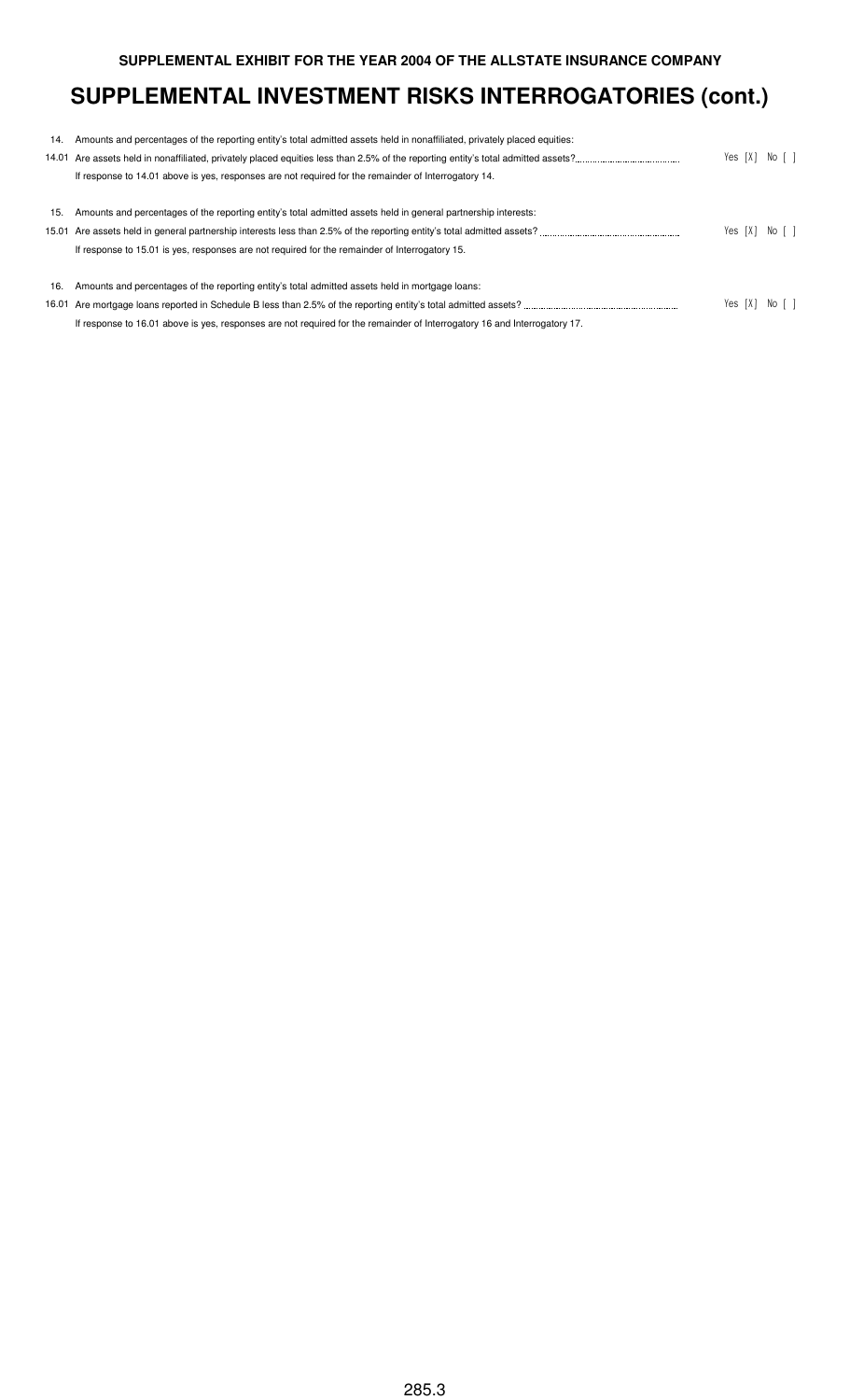18. Amounts and percentages of the reporting entity's total admitted assets held in each of the five largest investments in real estate:

18.01 Are assets held in real estate reported in less than 2.5% of the reporting entity's total admitted assets? # 9;: , 9 :

If response to 18.01 above is yes, responses are not required for the remainder of Interrogatory 18.

19. Amounts and percentages of the reporting entity's total admitted assets subject to the following types of agreements:

|                                                                                                            | At Year-end     |     |        |                     | At End of Each Quarter |                         |
|------------------------------------------------------------------------------------------------------------|-----------------|-----|--------|---------------------|------------------------|-------------------------|
|                                                                                                            |                 |     |        | 1st Quarter         | 2nd Quarter            | 3rd Quarter             |
| 19.01 Securities lending agreements (do<br>not include assets held as<br>collateral for such transactions) | \$1,260,203,353 |     |        | $\%$ \$ 974,957,651 | \$1,179,402,492        | \$1,401,715,024         |
| 19.02 Repurchase agreements<br>19.03 Reverse repurchase agreements                                         |                 |     | %<br>% |                     |                        |                         |
| 19.04 Dollar repurchase agreements<br>19.05 Dollar reverse repurchase                                      |                 |     | %      |                     |                        |                         |
|                                                                                                            |                 | 1.5 |        | $\%$ \$ 640.515.537 | $$$ 600,311,830        | $\text{\$}$ 672,337,853 |